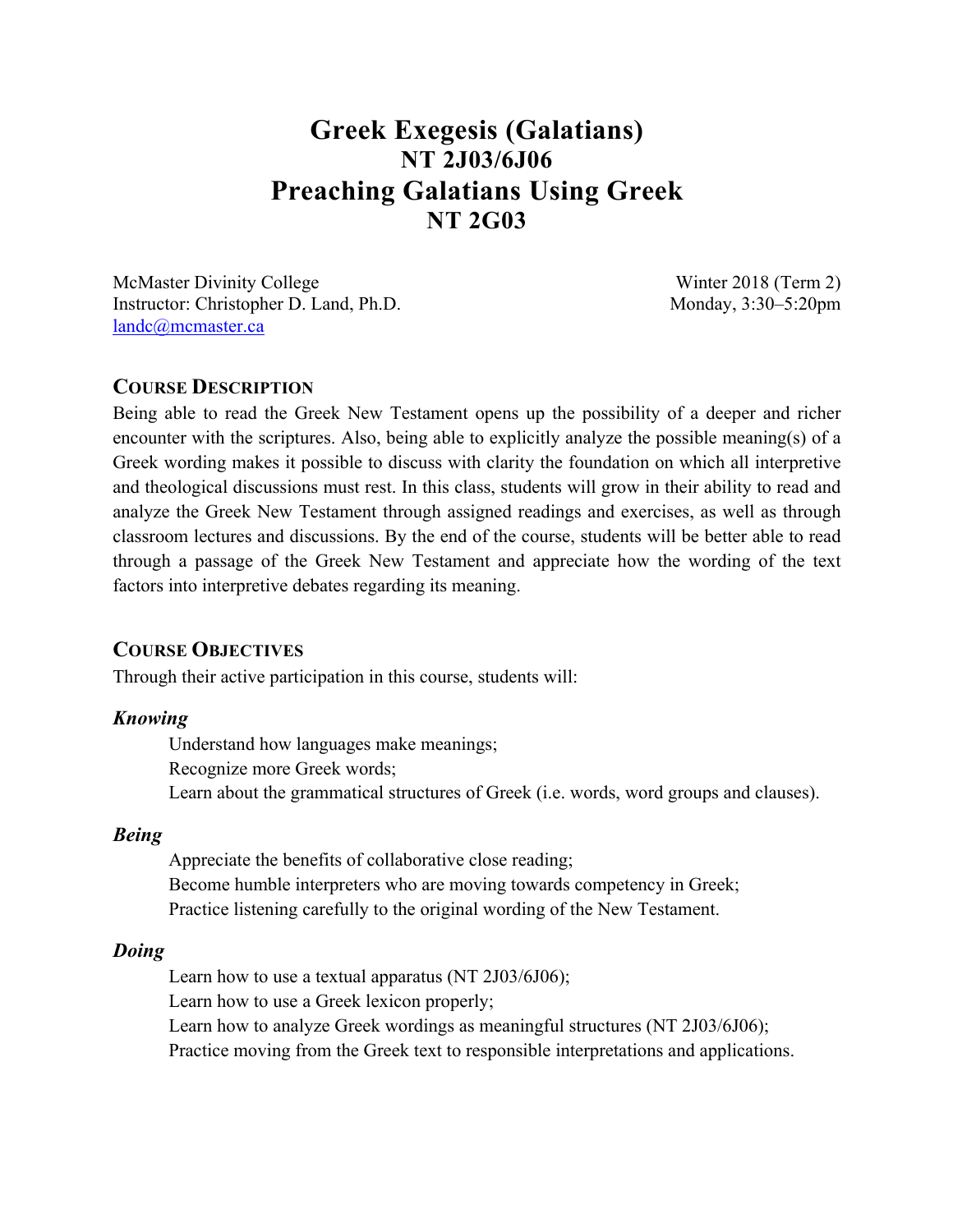#### **COURSE PREREQUISITES**

Prerequisite courses are: NT 1B03 and NT 1C03, or NT 1G03 and NT 1H03 (or equivalent).

#### **COURSE REQUIREMENTS**

Note: Students are required to complete all of the following assignments. No unfinished assignments are permitted. *Unless otherwise stated, all assignments must be uploaded to Avenue to Learn either as Word documents (.doc, .docx) or in Rich Text Format (.rtf). A penalty of 2% per day will be applied to all late assignments, including assignments submitted in incorrect file formats. Assignments cannot be submitted after April 11th without written permission from the Office of the Registrar (thomn@mcmaster.ca).*

# **NT 2J03**

#### **Vocabulary Quizzes (10%)**

On each of the starred dates in the calendar below, each student must complete a brief vocabulary quiz using A2L. Students can take the quiz up to five times (receiving randomly selected items each time), with the highest achieved score counting towards the final grade. The vocabulary for the quizzes includes all of the words assigned in Porter, Reed, and O'Donnell, *Fundamentals of New Testament Greek* (Grand Rapids: Eerdmans, 2010). The relevant vocabulary lists are available on A2L, and some free study aids are available at www.quizlet.com. Students can also use the practice quiz on A2L, which contains all of the words assigned in the course, broken down into the four groups that are used (cumulatively) in the quizzes.

### **Seminar Preparation (40%)**

Each week, students in NT 2J03 will read the assigned chapter(s) in Emig and Mathewson and then prepare a brief summary that condenses the main points of the reading (approx. 1–2 pages in bullet-point). This can be done in written paragraphs or in organized bullet points.

Students will then use their existing knowledge of Greek to read through an assigned passage from Galatians and to produce their own English translation. While working through the passage, students will also record their observations and questions related to its wording, its meaning, and its contemporary significance. This can be done in whatever format is most convenient, including commentary-style paragraphs, organized bullet points, footnotes related to specific parts of the passage, etc. It is expected that students will consult at least one suitable commentary (see below) while doing their work, and that their interaction with the commentary will be evident in the written notes (i.e. do not just include some quotations, but discuss the issues).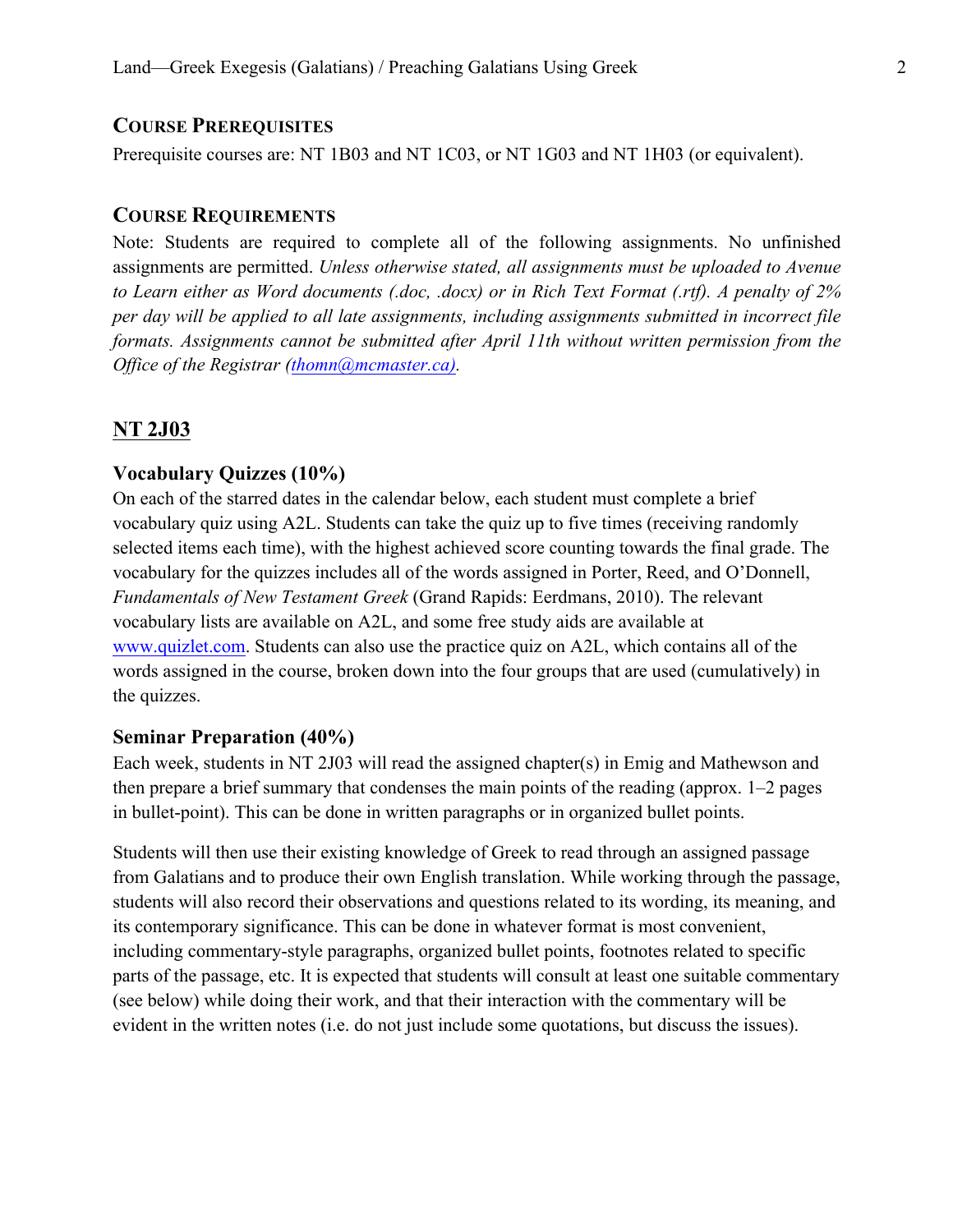The grammar summaries should be uploaded in Word or RTF format to A2L before class each week. The translations and annotations, however, should be brought to class in hard copy so that the student can read from it, discuss it, and then turn it in to the professor at the end of class.

#### **Seminar Participation (20%)**

Students are expected to attend seminar meetings and to participate in seminar discussions. For those weeks where a passage from the Greek New Testament is being discussed, each student will receive credit for showing up to class prepared to read aloud from the Greek, to contribute his or her own English translation, and to inquire about anything that remains unclear following the online collaborative reading. If a student is unable to attend class *due to extenuating circumstances*, the relevant classes (to a limit of two) will be factored out of the participation grade—provided the student discusses his or her absence with the professor in a punctual manner (preferably in advance of the missed class).

#### **Exegetical Paper (30%)**

Students in NT 2J03 will submit a 4,000-word paper that applies their knowledge of the Greek language to the exegesis of Galatians (see A2L for details on how to write an exegetical paper). The paper must follow the *McMaster Divinity College Style Guidelines for Essays and Theses* and must demonstrate careful interaction with the Greek New Testament. It will be due on **April 9th at 11:59pm**.

### **GRADING SUMMARY (NT 2J03)**

| <b>Vocabulary Quizzes</b> | 10%  |
|---------------------------|------|
| Seminar Preparation       | 40%  |
| Seminar Participation     | 20%  |
| <b>Exegetical Paper</b>   | 30%  |
| Total                     | 100% |

# **NT 2G03**

#### **Vocabulary Quizzes (10%)**

Students in NT 2G03 will take the same A2L vocabulary quizzes as students in NT 2J03.

#### **Seminar Preparation (20%)**

Students in NT 2G03 will undertake seminar preparation alongside students in NT 2J03, including the grammar summaries, the submission of a rough English translation, and the comments and questions with commentary interaction. The assessment of these activities, however, will reflect the competencies expected of students who have selected the pastoral languages option (e.g. it is expected that students will primarily explore and discuss the meaning and contemporary significance of Galatians, making comments on the Greek where relevant).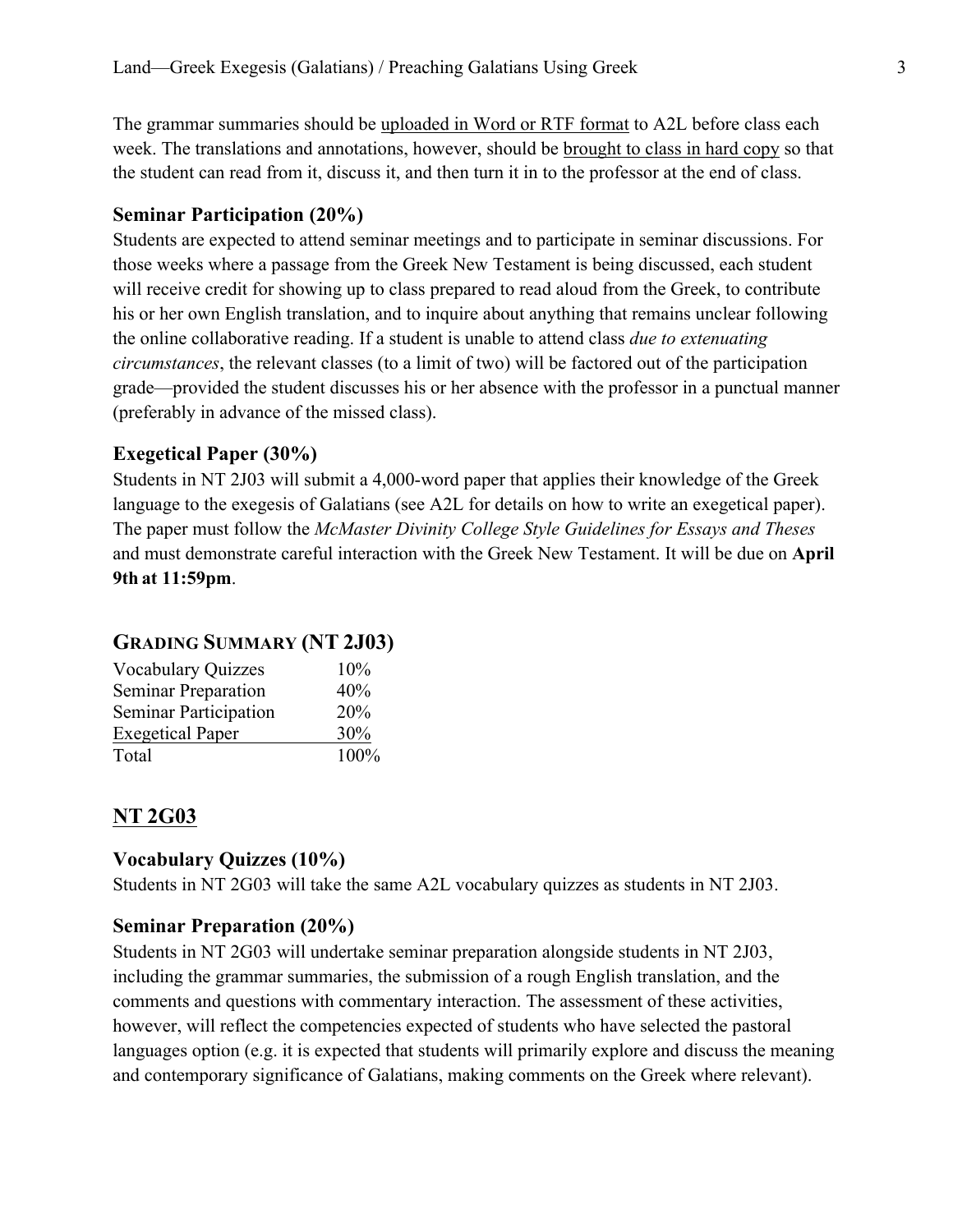#### **Seminar Participation (10%)**

Students in NT 2G03 are expected to attend seminar meetings and to participate in seminar discussions together with other students in the course.

#### **Exegetical Research (30%)**

Each student in NT 2G03 will exegete, using the skills developed in the course, a passage of their own choosing from the Epistle to the Galatians. First, the student will use their grammatical skills and tools (e.g. grammars and lexicons) in order to examine their chosen passage. This work will be written up and submitted as *at least three pages* (single-spaced bullet-points) of preliminary notes and annotations on the Greek text. Second, the student will consult the academic literature relevant to their chosen passage and then incorporate that literature into *at least three pages* of organized exegetical notes (single-spaced bullet-points). A minimum of ten scholarly resources must be cited (i.e. academic books and journal articles). The notes must follow the outline provided on A2L, concluding with a well-formatted bibliography. Third, the student will write at least one page (double-spaced) that situates their chosen passage within its ancient literary, sociological, and historical contexts and that culminates with a thesis concerning the original historical and social function of the passage. Fourth, the student will make a proposal regarding the contemporary relevance of the chosen passage within some specific contemporary context, providing a one page (double-spaced) explanation that justifies the student's contemporary application. The assignment is due on **February 26th at 11:59pm**.

#### **Expository Sermon (30%)**

Each student in NT 2G03 will write a sermon on their chosen passage from Galatians (see above) that responsibly exegetes the text and then applies it to contemporary life. Although the sermon need not explicitly discuss the Greek (generally, this is a bad idea!), it must draw upon the student's existing exegesis of the text (see above) and must use footnotes to supply supporting discussion and citations for any exegetical work not already developed in the earlier exegetical research. The main body of the sermon should be around 3,000 words in length. The overall submission must follow the *McMaster Divinity College Style Guidelines for Essays and Theses*, including a title page and bibliography. It is due on **March 19th at 11:59pm**.

# **GRADING SUMMARY (NT 2G03)**

| <b>Vocabulary Quizzes</b>  | $10\%$ |
|----------------------------|--------|
| <b>Seminar Preparation</b> | 20%    |
| Seminar Participation      | 10%    |
| <b>Exegetical Paper</b>    | 30%    |
| <b>Expository Sermon</b>   | 30%    |
| Total                      | 100%   |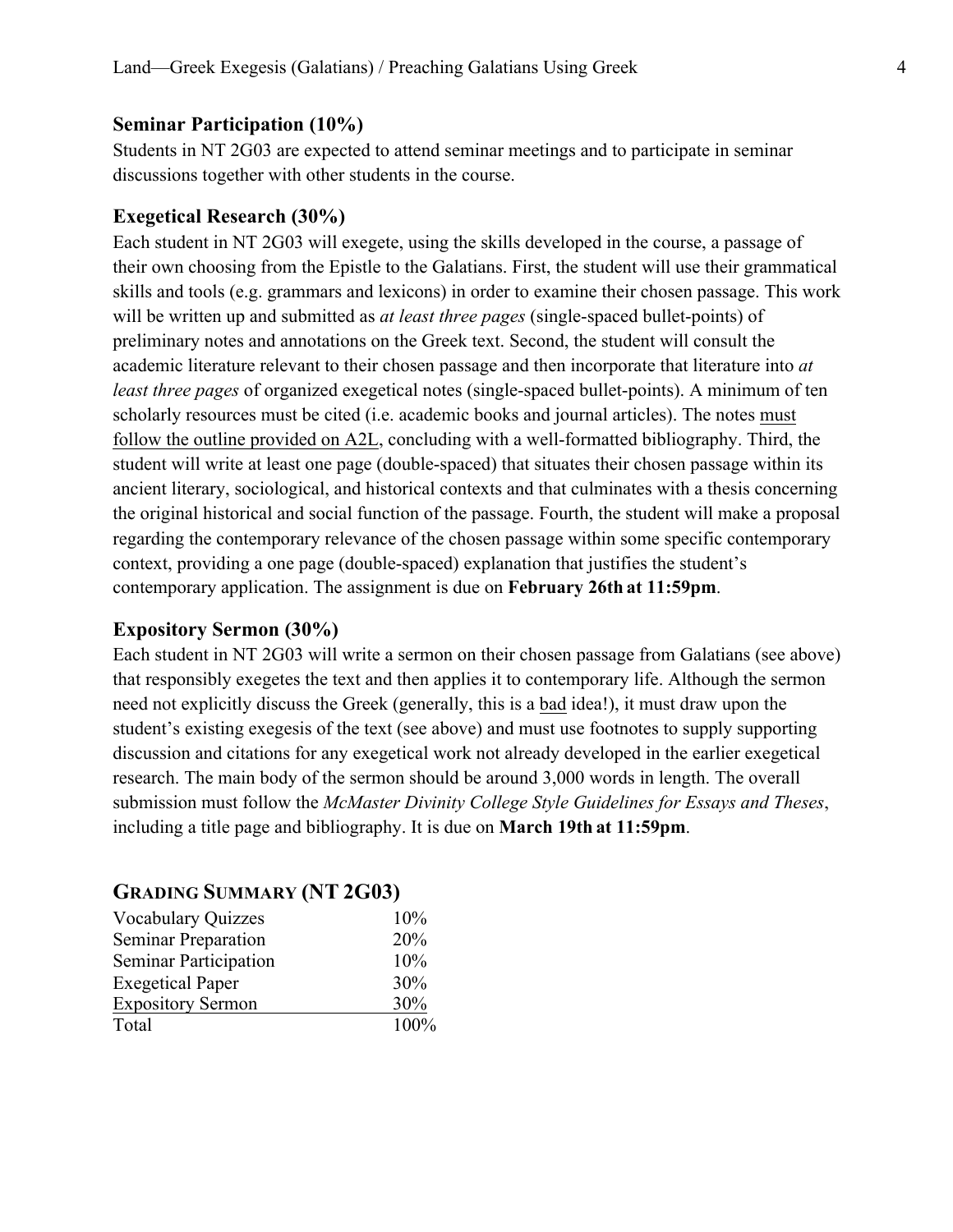# **NT 6J06**

# **Vocabulary Quizzes (0%)**

Students in NT 6J06 must complete the same vocabulary quizzes as professional degree students, although they will not count towards the final grade.

# **Seminar Preparation and Follow-up (40%)**

Students in NT 6J06 will undertake the same seminar preparation as students in NT 2J03 (consulting both Porter's *Idioms* and Mathewson & Emig's *Intermediate Greek Grammar*), but their written grammar summaries will be of Downing's *English Grammar.* Comments and questions on the assigned New Testament passage must reflect the competencies expected of advanced degree students. In addition, advanced degree students are expected to interact not only with a single commentary, but with the relevant secondary literature more broadly considered.

# **Seminar Participation (20%)**

Students in NT 6J06 are expected to attend seminar meetings and to participate in seminar discussions together with professional degree students.

## **Research Paper (40%)**

Research degree students will submit a text-oriented paper that analyzes the language of Galatians in order to clarify or resolve a specific interpretive issue. The focus of the paper can be either the Greek language in general (with some application to Galatians) or a specific passage in Galatians (with reference to general features of the Greek language). The paper must be 7,000 words in length and must follow the *McMaster Divinity College Style Guidelines for Essays and Theses*. It is due on **April 9th at 11:59pm**.

| $0\%$ |
|-------|
| 40%   |
| 20%   |
| 40%   |
| 100%  |
|       |

# **GRADING SUMMARY (NT 6J06)**

# **TEXTBOOKS**

All students are required to possess the following:

- A standard edition of the Greek New Testament, such as the Nestle-Aland *Novum Testamentum Graece* (26th–28th ed.) or the UBS *Greek New Testament* (4th–5th ed.).
- A suitable Greek–English lexicon (see bibliography below).

A suitable commentary on Galatians (see bibliography below).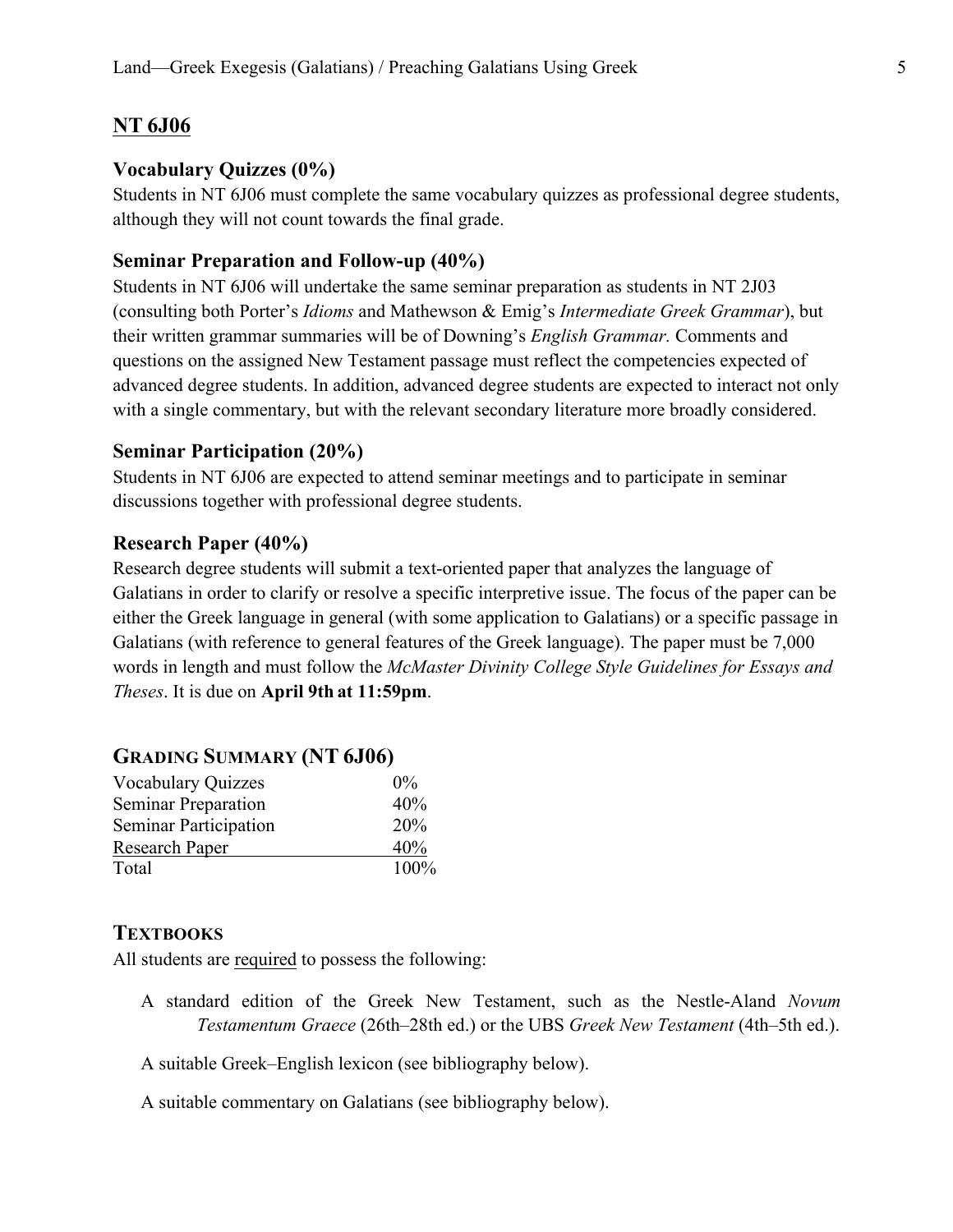Mathewson, David, and Elodie Ballantine Emig. *Intermediate Greek Grammar: Syntax for Students of the New Testament*. Grand Rapids: Baker, 2016.

Students in NT 6I06 are also required to possess the following:

Downing, Angela. *English Grammar: A University Course*. 3rd ed. New York: Routledge, 2015.

Students are recommended to possess (or have access to) the following:

A parsing tool, such as biblewebapp.com, Bibleworks, Logos, or Accordance.

- Porter, Stanley E. *Idioms of the Greek New Testament*. 2nd ed. Sheffield: Sheffield Academic Press, 1994
- [Professional Students:] Omanson, Roger L. *A Textual Guide to the Greek New Testament: An Adaptation of Bruce M. Metzger's* Textual Commentary *for the Needs of Translators*. Stuttgart: Deutsche Bibelgesellschaft, 2006.
- [Advanced Degree Students:] Metzger, Bruce Manning. *A Textual Commentary on the Greek New Testament*. 2nd ed. Stuttgart: Deutsche Bibelgesellschaft, 1994.

All required textbooks for this class are available from the College's book service, READ On Bookstore, Room 145, McMaster Divinity College. Texts may be purchased on the first day of class. For advance purchase, you may contact READ On Bookstore, 304 The East Mall, Suite 100, Etobicoke, ON M9C 5K1: phone 416.620.2934; fax 416.622.2308; email books@readon.ca. Other book services may also carry the texts.

| Dates<br>$* = Quiz$<br>$\blacktriangleright$ = Prof.<br>Away | Written Assignments<br>(Due $\omega($ 11:59pm) | <b>Grammar Summaries</b><br>(Due Before Class) | <b>Assigned Passage</b><br>(Due at Seminar) |
|--------------------------------------------------------------|------------------------------------------------|------------------------------------------------|---------------------------------------------|
| Jan<br>8                                                     |                                                | Introduction                                   |                                             |
| Jan<br>15                                                    |                                                | E&M Ch. 1                                      | Gal $1:1-5$                                 |
| *Jan<br>22                                                   |                                                | E&M Chs. 2–3                                   | Gal $1:1-10$                                |
| Jan<br>29                                                    |                                                | E&M Chs. $4-5$                                 | Gal 1:11-24                                 |

#### **COURSE SCHEDULE**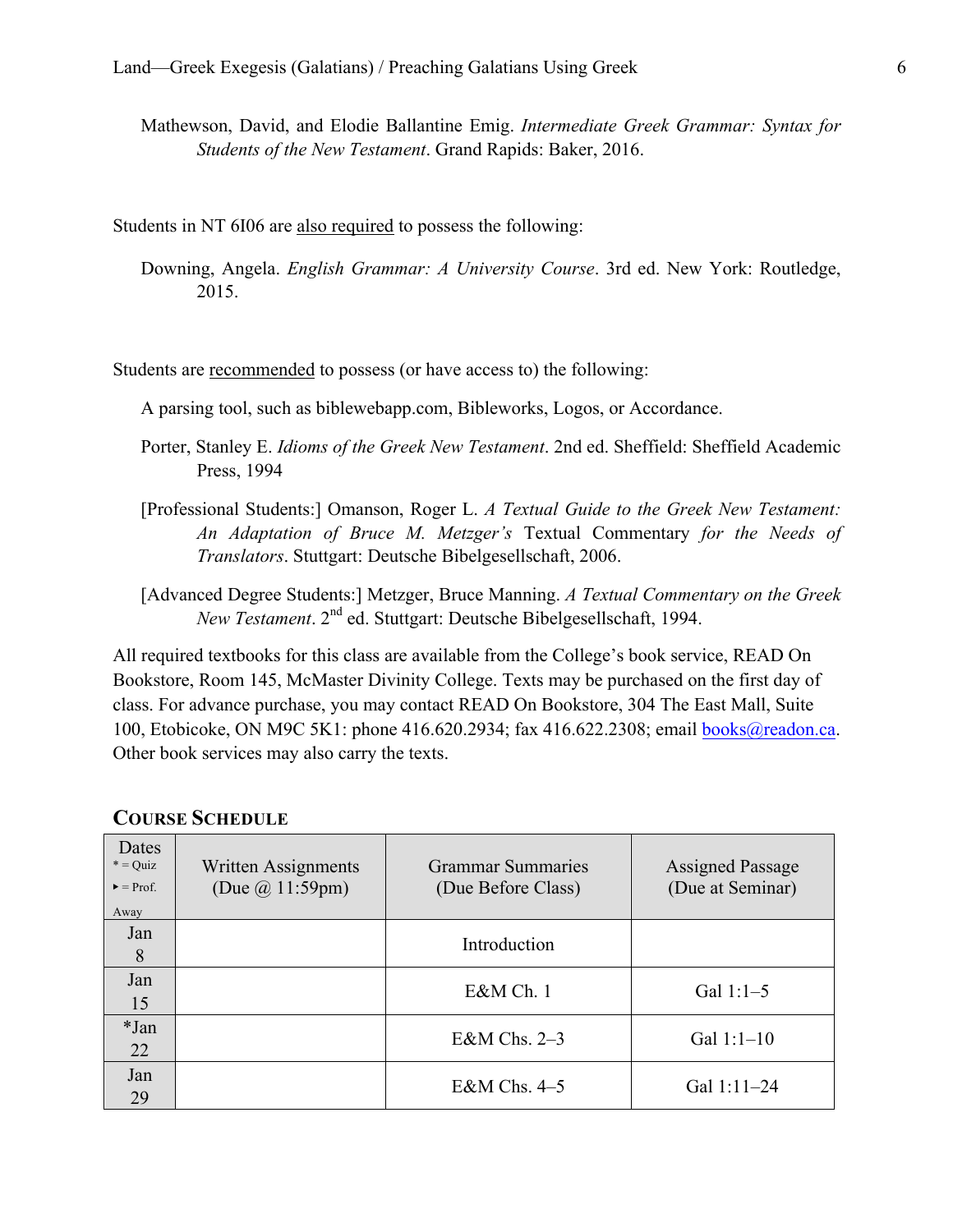| Feb<br>5   |                                                               | E&M Ch. 6                          | Gal $2:1-14$  |
|------------|---------------------------------------------------------------|------------------------------------|---------------|
| *Feb<br>12 |                                                               | E&M Ch. 7                          | Gal 2:15-3:6  |
| Feb<br>19  | Reading Week (No Class)                                       |                                    |               |
| Feb<br>26  | Exegetical Notes (2G03)                                       | E&M Ch. 8                          | Gal 3:7-20    |
| *Mar<br>5  |                                                               | E&M Ch. 9                          | Gal 3:21-4:11 |
| Mar<br>12  |                                                               | E&M Ch. 10                         | Gal 4:12-5:1  |
| Mar<br>19  | Sermon<br>(2G03)                                              | E&M Ch. 11                         | Gal 5:2-15    |
| *Mar<br>26 |                                                               | E&M Ch. 12                         | Gal 5:16-6:6  |
| Apr<br>2   |                                                               | E&M Ch. 13                         | Gal 6:7-18    |
| Apr<br>9   | <b>Exegetical Paper</b><br>(2J03)<br>Research Paper<br>(6J06) | <b>Concluding Class Discussion</b> |               |

### **SUITABLE GREEK-ENGLISH LEXICONS**

- [BDAG:] Bauer, Walter, Frederick W. Danker, W. F. Arndt, and F. W. Gingrich. *Greek-English Lexicon of the New Testament and Other Early Christian Literature.* 3rd ed. Chicago: University of Chicago Press, 2000.
- Danker, Frederick W. *The Concise Greek-English Lexicon of the New Testament*. Chicago: University of Chicago Press, 2009.
- [LSJ:] Liddell, Henry George, Robert Scott, and Henry Stuart Jones. *A Greek-English Lexicon.* 9th ed. Oxford: Clarendon, 1996. [Available @ http://www.tlg.uci.edu/lsj/] [8th edition available @ https://archive.org/details/cu31924012909697]
- Liddell, Henry George, and Robert Scott. *An Intermediate Greek-English Lexicon*. Oxford: Clarendon Press, 1889. [Available @ https://archive.org/details/intermediategree00lidd]
- Louw, J.P., and E.A. Nida, *Greek–English Lexicon of the New Testament Based on Semantic Domains.* 2 vols. New York: United Bible Societies, 1989.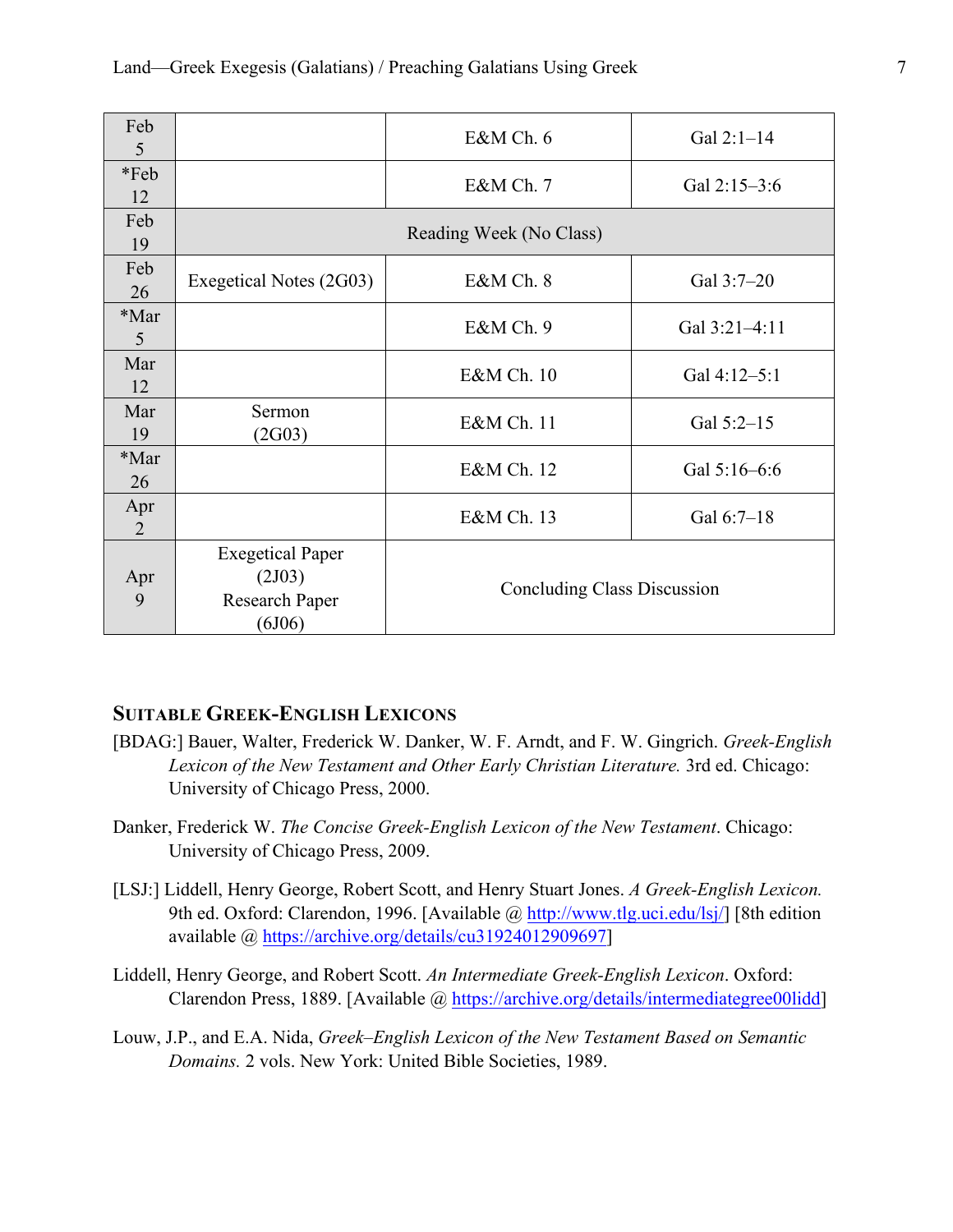Thayer, J.H., *A Greek–English Lexicon of the New Testament.* New York: American Book Company, 1897. [Available @ https://archive.org/details/04508981.1536.emory.edu]

#### **SUITABLE COMMENTARIES ON GALATIANS**

Betz, Hans Dieter. *Galatians*. Hermeneia. Philadelphia: Fortress, 1979.

- Boer, Martinus C. de. *Galatians: A Commentary*. NTL. Louisville: Westminster John Knox, 2011.
- Bruce, F. F. *The Epistle to the Galatians*. NIGTC. Grand Rapids: Eerdmans, 1982.
- Burton, Ernest DeWitt. *A Critical and Exegetical Commentary on the Epistle to the Galatians*. ICC. Edinburgh: T. & T. Clark, 1988.
- Lenski, R. C. H. *The Interpretation of St Paul's Epistle to the Galatians*. Minneapolis: Augsburg Fortress, 2008.
- Longenecker, Richard N. *Galatians*. WBC 41. Dallas: Word, 1990.
- Martyn, J. Louis. *Galatians: A New Translation with Introduction and Commentary*. AB 33A. New Haven: Yale University Press, 2010.
- Matera, Frank J. *Galatians*. SP 9. Collegeville: Liturgical Press, 2007.
- Meyer, Heinrich August Wilhelm. *Critical and Exegetical Hand-Book to the Epistle to the Galatians*. Translated by G. H. Venables. New York: Funk & Wagnalls, 1884.
- Moo, Douglas J. Galatians. BECNT. Grand Rapids: Baker, 2013.

#### **STATEMENT ON ACADEMIC HONESTY**

Academic dishonesty is a serious offence that may take any number of forms, including plagiarism, the submission of work that is not one's own or for which previous credit has been obtained, and/or unauthorized collaboration with other students. Academic dishonesty can result in severe consequences, e.g., failure of the assignment, failure of the course, a notation on one's academic transcript, and/or suspension or expulsion from the College. Students are responsible for understanding what constitutes academic dishonesty. Please refer to the Divinity College Statement on Academic Honesty (http://www.mcmasterdivinity.ca/programs/rules-regulations).

In this course, we will be using a web-based service (Turnitin.com) for plagiarism detection. Students who do not wish to submit their work to Turnitin.com can submit an electronic copy of their work via email in PDF format and no penalty will be assigned, but all submitted work is subject to normal verification standards in order to ensure that academic integrity has been upheld (e.g. online search).